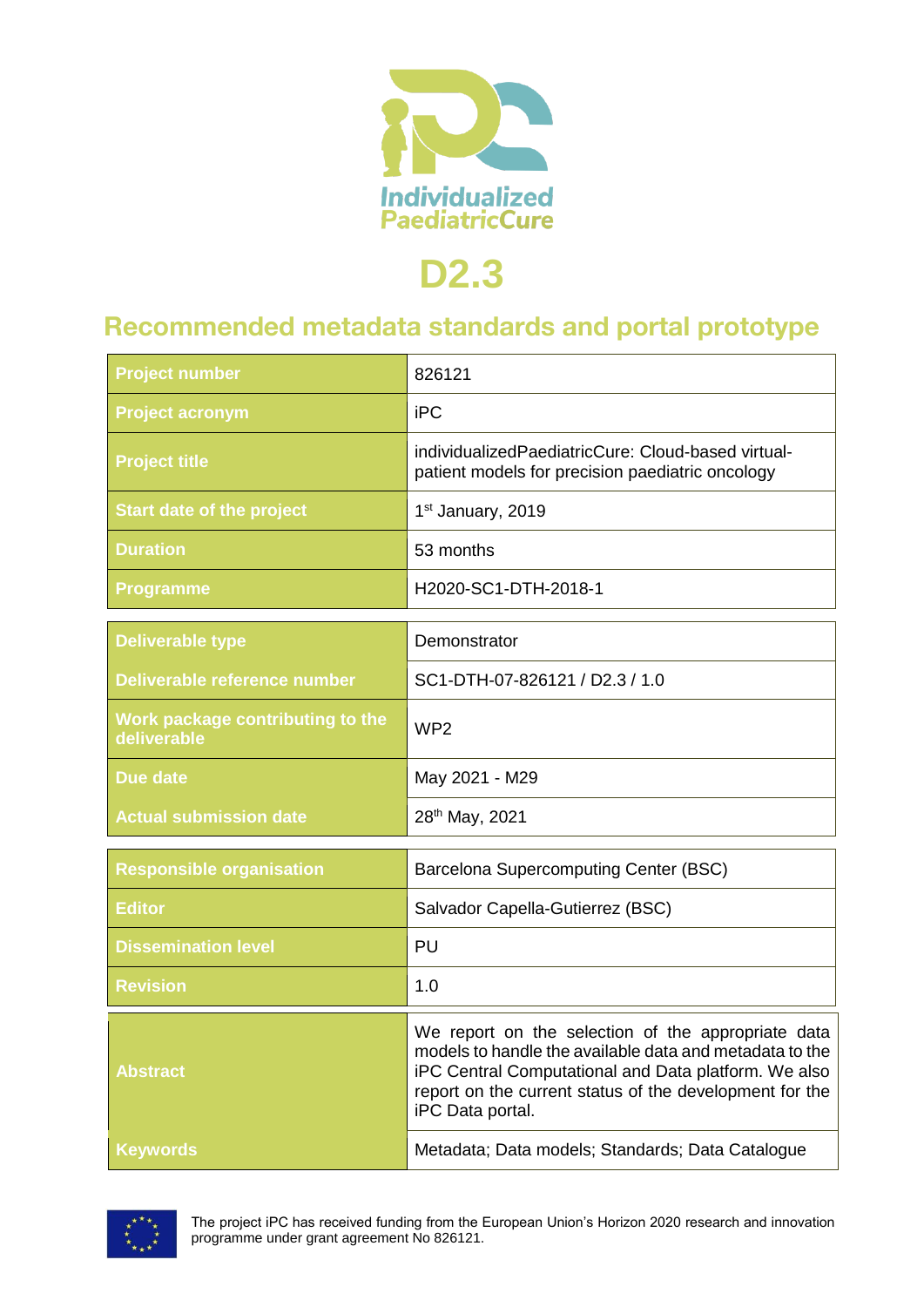

### **Editor**

Salvador Capella-Gutierrez (BSC)

**Contributors** (ordered according to beneficiary numbers)

Alejandro Canosa (BSC) Elena De La Calle (BSC) Laia Codo (BSC)

Dmitry Repchevsky (BSC)

José María Fernández (BSC)

Alfonso Valencia (BSC)

Jolanda Modic (XLAB)

Aleš Černivec (XLAB)

### **Disclaimer**

The information in this document is provided "as is", and no guarantee or warranty is given that the information is fit for any particular purpose. The content of this document reflects only the author`s view – the European Commission is not responsible for any use that may be made of the information it contains. The users use the information at their sole risk and liability.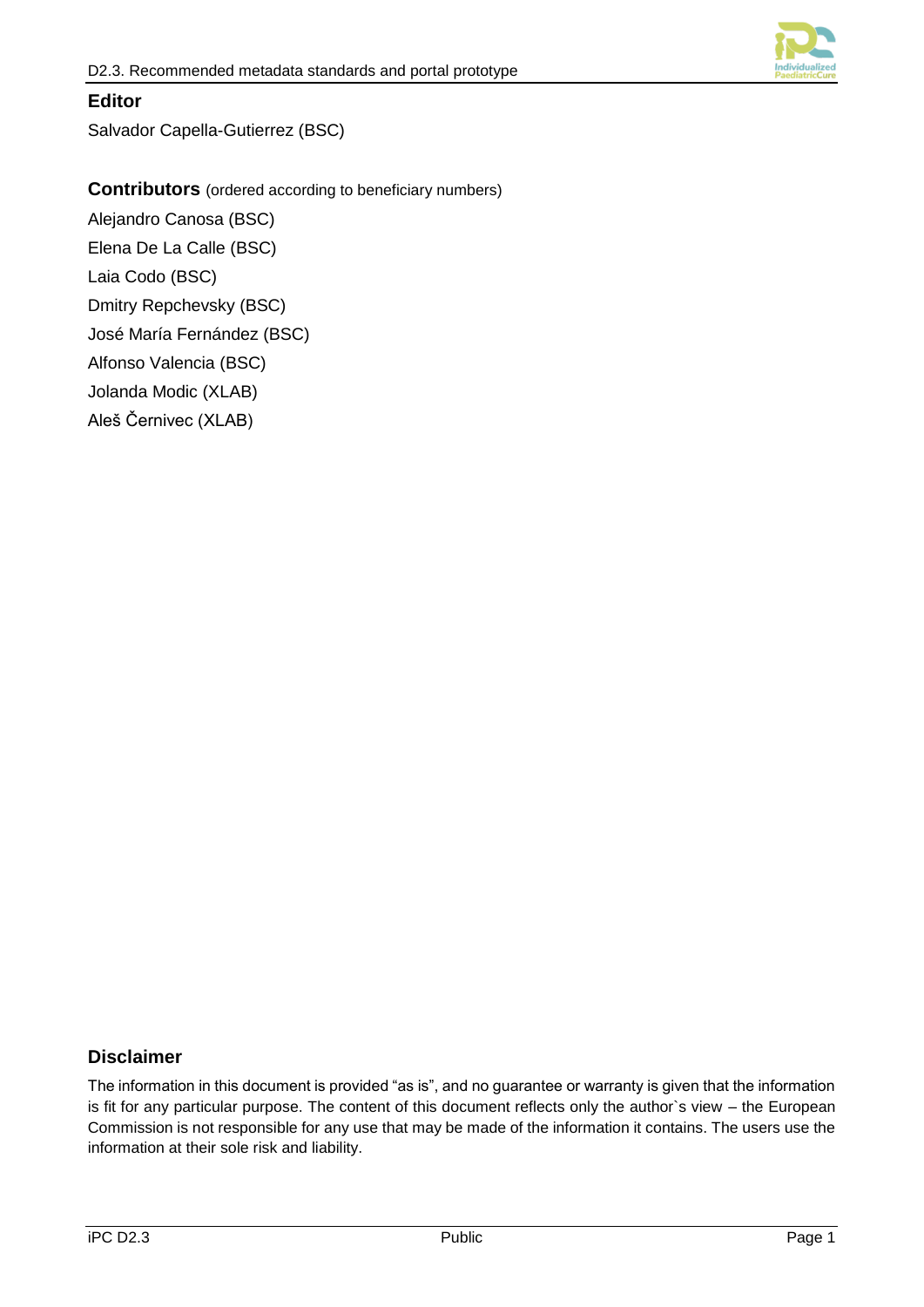

## **Executive Summary**

This document reviews the different approaches on metadata representations within the iPC platform, as well as the efforts dedicated to integrate and exploit them at the iPC Catalogue and the overall iPC Central Computational and Data Platform. The proposed data models (**chapter 2**) are designed for enabling meaningful research data management. Research data is essential for answering scientific questions advancing the existing knowledge on the molecular basis of cancer. Ideally, data models should facilitate the management of data files while enabling rich metadata descriptions. Metadata that enhances the use of phenotypic descriptors represents an excellent source of knowledge for researchers, as they provide information mostly focused on clinical aspects (**chapter 2.1**). Other descriptors are focused on providing experimental information and raw data processing approaches (**chapter 2.2**). As experimental data can be obtained from a variety of sources, data models should be able to handle such complexity to enable researchers to find the necessary data for conducting their investigations. Further, different cancer-type data models have been proposed as an alternative approach for representing the iPC use-cases (**chapter 2.3**). Additionally, the iPC project aims to ensure data interoperability among different resources, and therefore, principles and well-defined standards on data accessibility, usability, and registry must be enforced by the platform (**chapter 3**). Finally, this document reviews the latest development efforts made on the iPC Catalogue portal (**chapter 4**), and also, the planned strategy for further developments on the iPC Central Computational and Data Platform (**chapter 5**). The present deliverable reviews, builds on and extends previous ones, especially D2.2 - Initial infrastructure [framework,](https://drive.google.com/drive/folders/1vvGhKTvt6sjI-tGC5GOPdUi0P5bTLk3d) where some of the aspects discussed here had previously been elaborated.

In summary, specific guidelines to support the development of the metadata registry are provided, which consist of the recommendation of standards to fulfill both technical and scientific requirements of the platform. Nevertheless, it is important to remark that the data model features that are proposed here, will be reviewed and agreed upon by all partners, and further developed based on their specific needs. Future efforts will be directed on obtaining feedback and consensus from the consortium.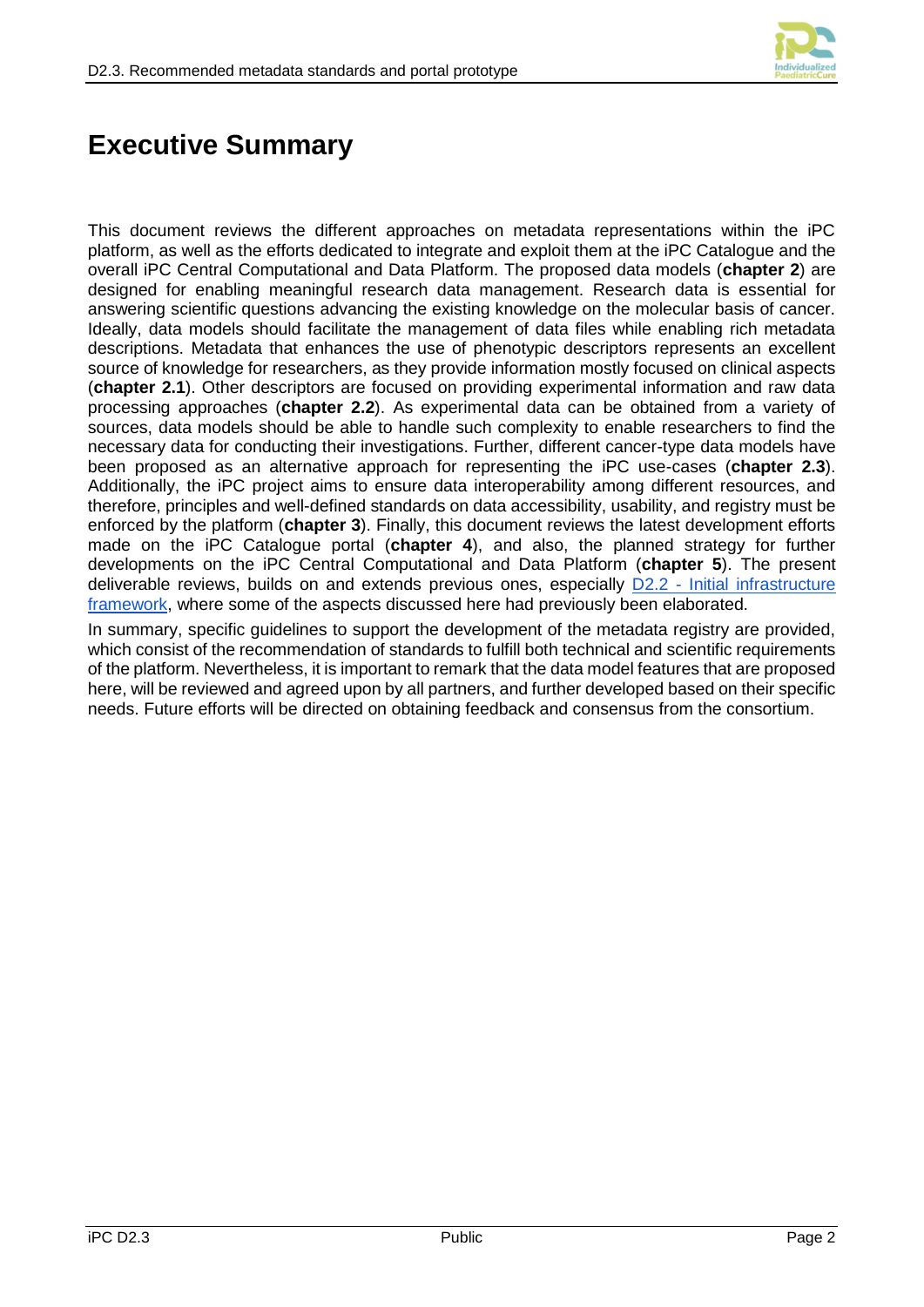

# **Table of Content**

| <b>Chapter 2</b> |  |
|------------------|--|
|                  |  |
|                  |  |
|                  |  |
|                  |  |
|                  |  |
|                  |  |
|                  |  |
|                  |  |
|                  |  |
| A.               |  |
|                  |  |
|                  |  |
|                  |  |
|                  |  |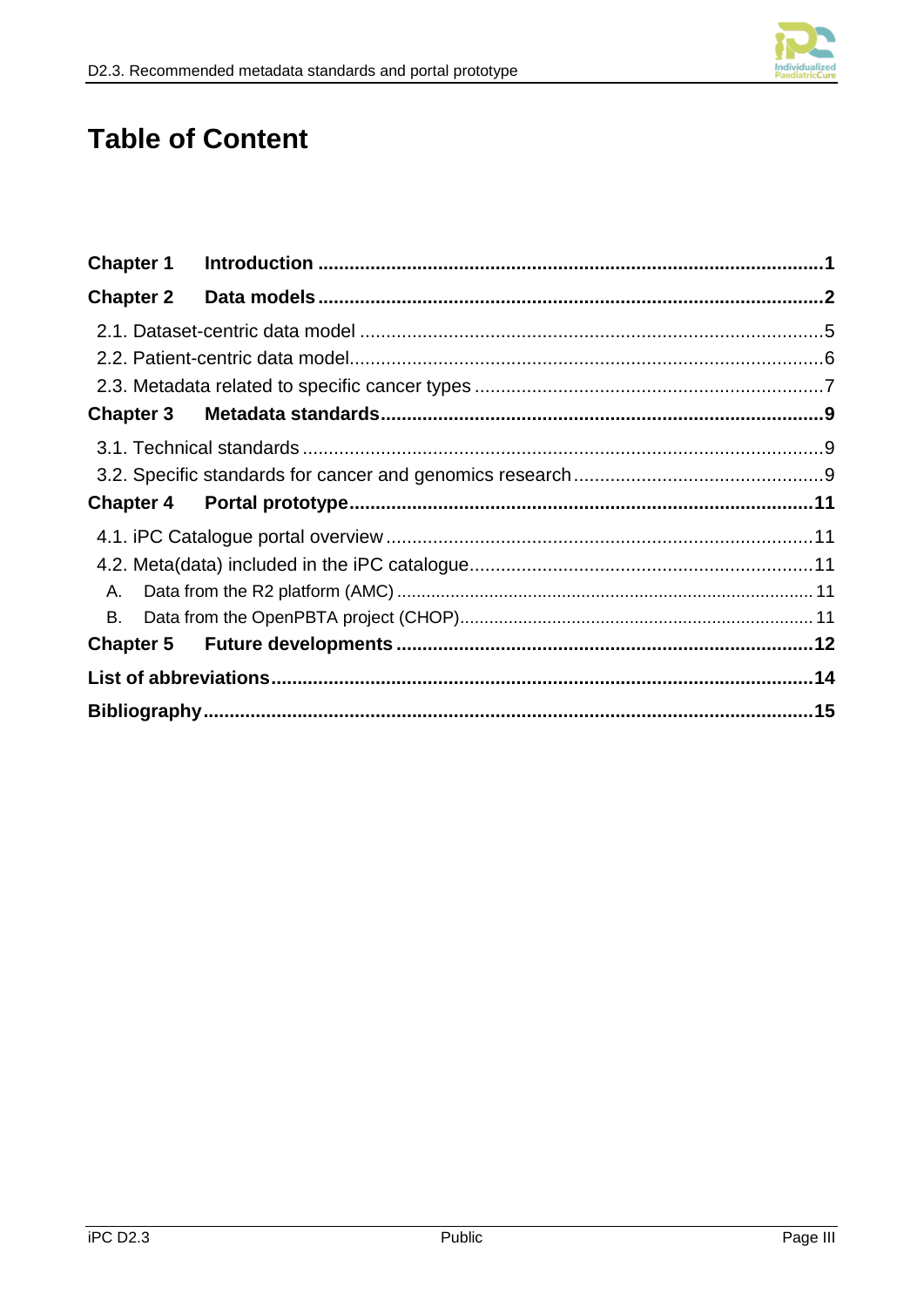

# **List of Figures**

| Figure 1: Informative schema showing the interrelationships between the high-level elements of the |
|----------------------------------------------------------------------------------------------------|
| Figure 2: Tentative proposal for the data access management on the iPC Computational Platform.     |
| Figure 3: Overview of the data access management use cases (left) and workflow (right) managed     |

## **List of Tables**

| Table 3: Proposed fields for the Sample entity with suggested ontology annotation   |  |
|-------------------------------------------------------------------------------------|--|
| Table 4: Proposed fields for the File entity with suggested ontology annotation5    |  |
|                                                                                     |  |
| Table 6: Proposed fields for the Donor entity with suggested ontology annotation. 7 |  |
| Table 7: Cancer-specific proposed fields with suggested ontology annotations.  8    |  |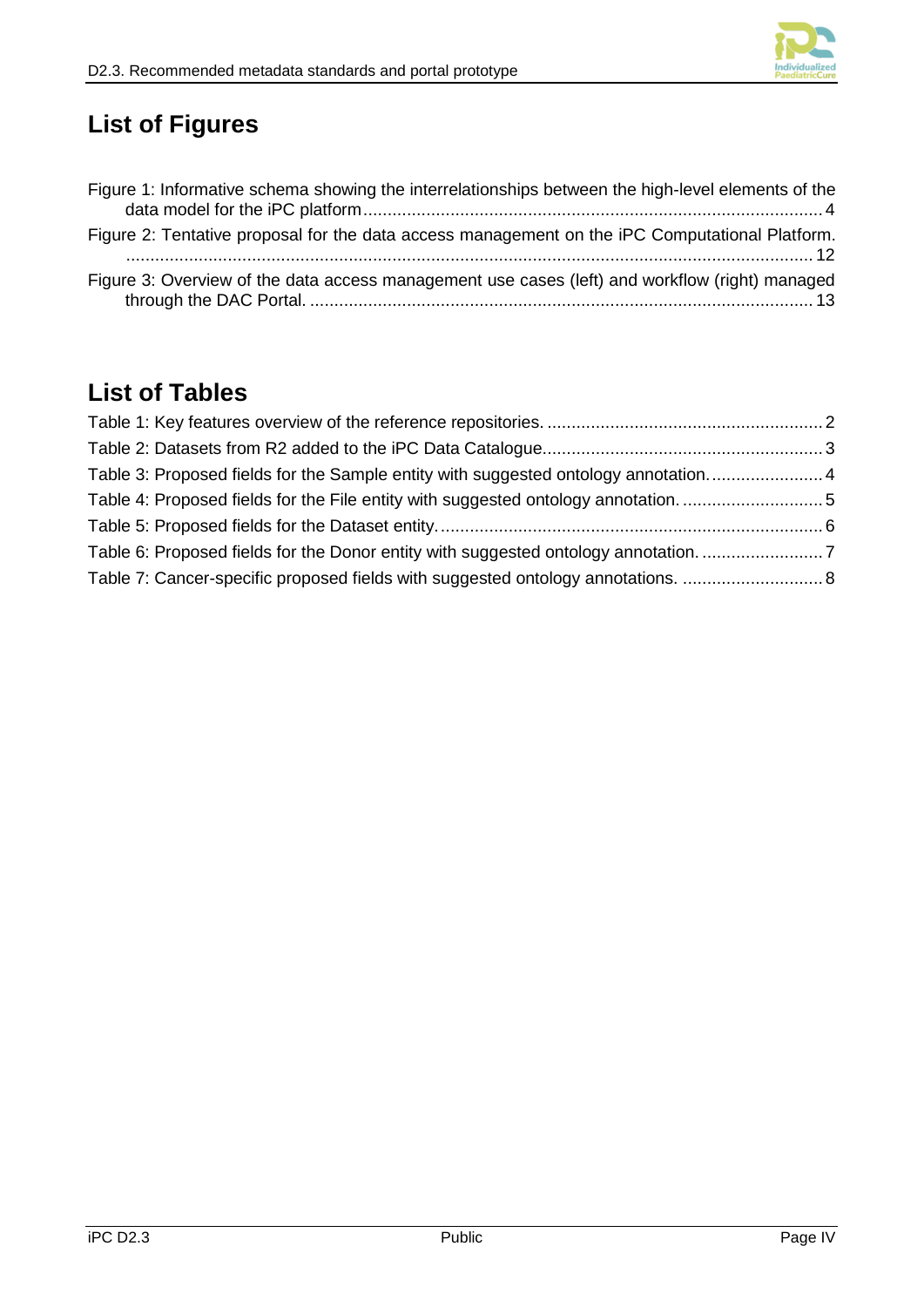

# <span id="page-5-0"></span>**Chapter 1 Introduction**

The initial infrastructure of the iPC Central Computational and Data Platform is discussed in detail at deliverable [D2.2 "IPC Initial infrastructure framework",](https://ipc-project.eu/wp-content/uploads/2021/01/iPC-D2.2-PU-M22.pdf) where the main functionalities and components are presented to serve as a reference framework for the partners in the consortium. Designed as a one-stop shop, the main portal [\(https://ipc-project.bsc.es\)](https://ipc-project.bsc.es/) integrates under a central authentication service the main platform's components: the data catalogue, the data portal and several analysis frameworks. The development of the platform is an on-going process where new features are being implemented and components reinforced under the minimum viable product (MVP) paradigm. Therefore, the infrastructure is currently most suited for hosting genetics/genomics data although it can eventually handle other data types, which will require following a similar approach to identify the best way to represent and handle those datasets. The establishment and implementation of a unique data model that enhances a unified and integrated use of the platform components is one of the key aspects for accomplishing the objectives formulated in WP2.

This document focuses on the iPC guidelines proposed for developing an extensible metadata model that annotates genomic data available to the consortium for fostering its reusability and exploitation not only within the platform, but also for the overall research community. Along with the development of new data structures, new communication interfaces have been implemented to securely expose it across the different platform components. Additionally, part of this deliverable is dedicated to the new implementations and progress on the portal prototype, which is under continuous development.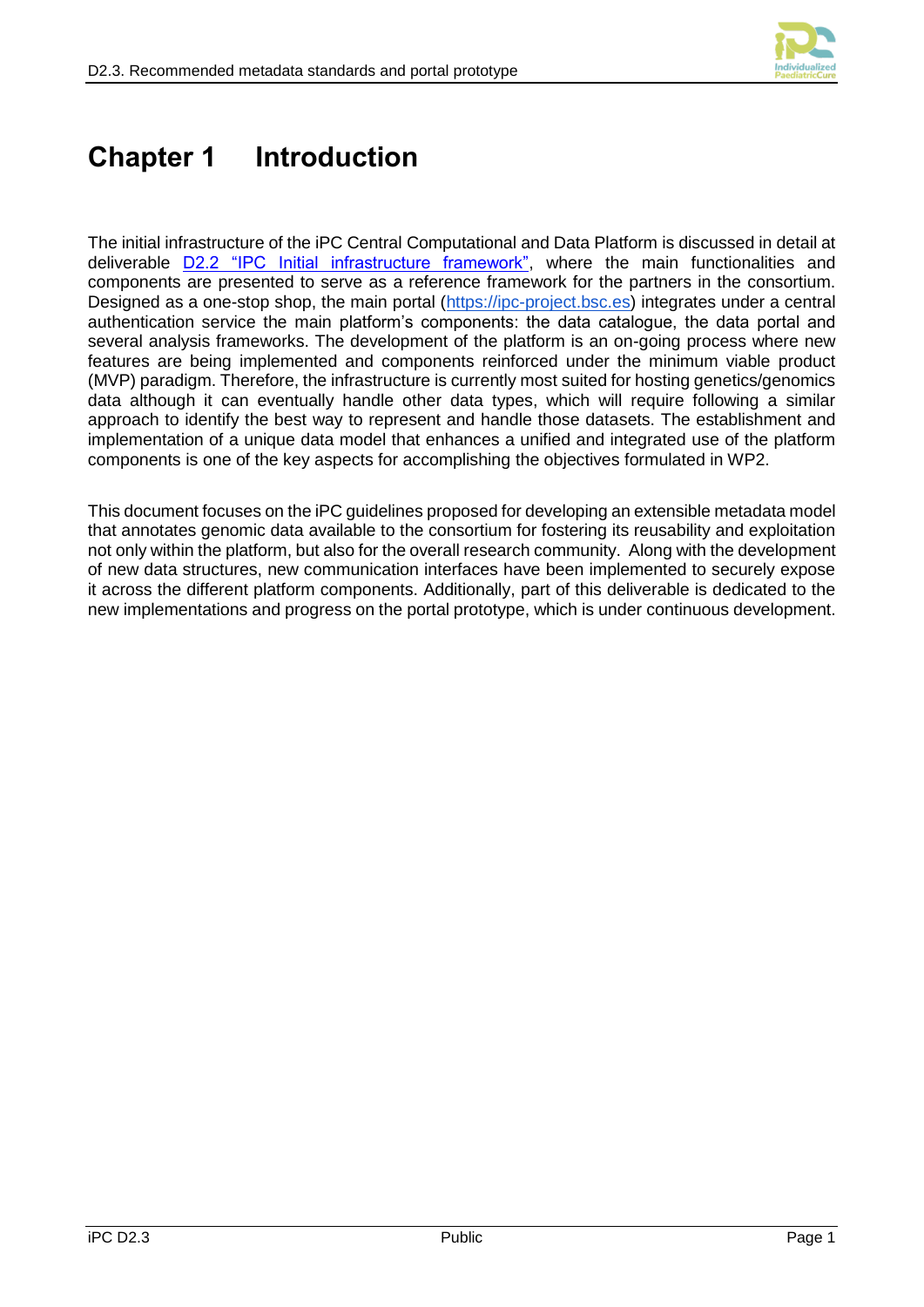

## <span id="page-6-0"></span>**Chapter 2 Data models**

For reinforcing the sharing, re-use, and aggregation of pediatric cancer data across iPC platform's researchers and beyond, it is essential facilitating a formal and flexible data model that enables data distribution in a structured and standardized manner. On this account, a comprehensive comparison of reference data models adopted by several well-established initiatives and data repositories like the International Cancer Genome Consortium<sup>1</sup> (ICGC), the Accelerating Research for Genomic Oncology<sup>2</sup> project of ICGC (ICGC-ARGO) and the European Genome-phenome Archive<sup>3</sup> (EGA) was presented as part of  $D2.2$ . Not only data structures were considered, but also the use of controlled vocabulary with ontological references. A mapping of the terminology used in enumerated fields against standard cancer ontologies - *i.e* National Cancer Institute Thesaurus<sup>4</sup> (NCIt) - was performed using Zooma<sup>5</sup>. An overall summary of the analysis is shown in [Table 1.](#page-6-1) As a result, and based on a minimal consensus approach, an elementary common data model was proposed by iPC.

<span id="page-6-1"></span>

|                                          | <b>ICGC Data Portal</b>   | <b>ICGC ARGO</b> | <b>EGA</b>       |  |
|------------------------------------------|---------------------------|------------------|------------------|--|
| <b>Purpose</b>                           | genomic oncology research |                  | general genomics |  |
| Website                                  | www.icgc-argo.org         | dcc.icgc.org     | ega-archive.org  |  |
| <b>Access</b>                            | public                    | public           | controlled       |  |
| <b>Unique fields</b>                     | 193                       | 103              | 38               |  |
| <b>Fields with</b><br>enumerated content | 64                        | 30               | 14               |  |
| <b>Clinical / phenotypic</b><br>fields   | 55                        | 61               | 3                |  |
| Molecular data fields                    | 112                       | 19               | 16               |  |
| <b>Ontologies</b><br>used/recommended    | ICD-10, ICD-O-3           | ICD-10, ICD-O-3  | EFO              |  |
| <b>Enumerated content</b><br>mapped into | <b>NCIT</b>               | <b>NCIT</b>      | NCIT, EFO        |  |

#### *Table 1: Key features overview of the reference repositories.*

However, the initial model has been subject to sequential redesign iterations that lead to a natural growth and extension of the metadata model in order to cover the integration of new data types and categories at the iPC catalogue. Figure 1 depicts the interrelation of the basic entities modeled. This design is articulated in four metadata objects corresponding to *Samples*, *Files*, *Datasets* and *Donors*, which are the basic schemas to describe the entities that these represent.

However, in order to evolve the model introduced there, it seemed mandatory to contrast with other data expected to be included in the iPC Catalogue. For that purpose, we used a collection of datasets

<sup>&</sup>lt;sup>1</sup> ICGC Data Portal, [https://dcc.icgc.org](https://dcc.icgc.org/)

<sup>&</sup>lt;sup>2</sup> ICGC ARGO, [https://www.icgc-argo.org](https://www.icgc-argo.org/)

<sup>3</sup> EGA, [https://ega-archive.org](https://ega-archive.org/)

<sup>4</sup> NCIt, [https://ncithesaurus.nci.nih.gov](https://ncithesaurus.nci.nih.gov/)

<sup>5</sup> Zooma. Ontology Annotation Service,<https://www.ebi.ac.uk/spot/zooma>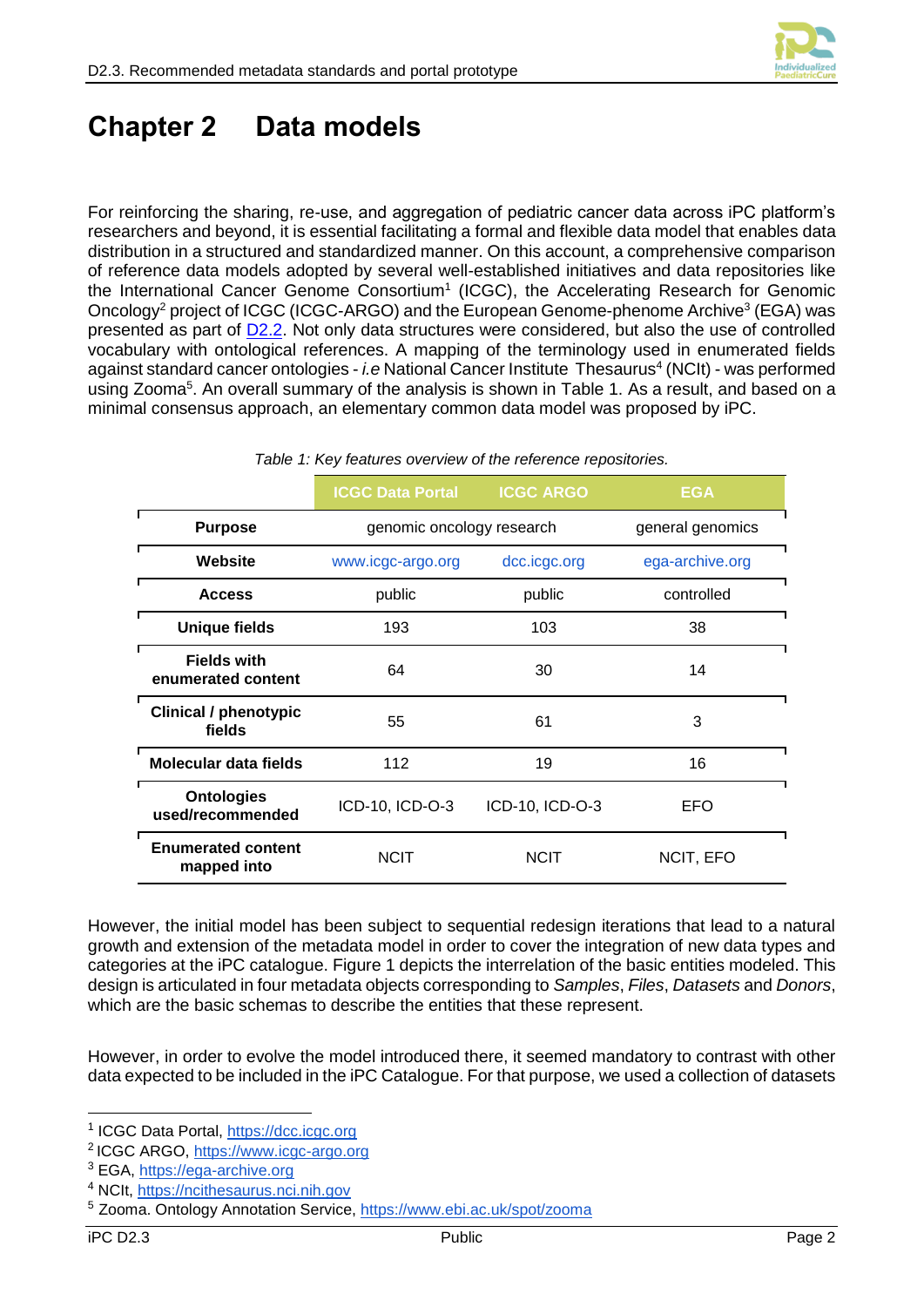

(see [Table 1\)](#page-6-1) corresponding to different cancer types, that were provided by partners from AMC, who curated and hosted in the R2 platform<sup>6</sup> the data that was originally in the Gene Expression Omnibus<sup>7</sup> (GEO). These datasets correspond to a series of normalized and anonymized matrix files from microarray and RNA-Seq experimental data. Metadata accompanying these files in GEO was reviewed in order to find additional information to be considered as part of the metadata hosted by the platform. As a result of this effort, the set of metadata fields has been extended and is presented in this chapter (see Tables 3-7).

<span id="page-7-0"></span>

| <b>Cancer type</b>   | <b>GEO</b><br><b>Accession</b> | <b>Number</b><br>οf<br>samples | <b>Data Type</b>              | <b>Sample</b><br><b>Type</b> | <b>Author</b> |
|----------------------|--------------------------------|--------------------------------|-------------------------------|------------------------------|---------------|
| Neuroblastoma        | gse62564                       | 498                            | RNA-Seq                       | Tumor                        | Wang          |
| Neuroblastoma        | gse73517                       | 105                            | RNA Expression by microarray  | Tumor                        | Henrich       |
| Neuroblastoma        | gse49710                       | 498                            | RNA Expression by microarray  | Tumor                        | Wang          |
| Neuroblastoma        | gse3960                        | 101                            | mRNA Expression by microarray | Tumor                        | <b>Maris</b>  |
| Neuroblastoma        | gse19274                       | 100                            | RNA Expression by array       | Tumor<br>$+$ cell<br>lines   | Jagannathan   |
| <b>Ewing Sarcoma</b> | gse68776                       | 74                             | RNA Expression by array       | Tumor<br>+control            | Lawlor        |
| <b>Ewing Sarcoma</b> | gse17679                       | 117                            | RNA Expression by array       | Tumor<br>+control            | Savola        |
| <b>Ewing Sarcoma</b> | gse7007                        | 39                             | Total RNA Expression by array | Tumor                        | Tirode        |
| Ewing Sarcoma        | gse63157                       | 85                             | RNA Expression by array       | Tumor                        | Volchenboum   |
| <b>Ewing Sarcoma</b> | gse34620                       | 117                            | RNA Expression by array       | Tumor                        | Delattre      |
| Leukemia             | gse87070                       | 654                            | RNA Expression by array       | <b>B-ALL</b>                 | Polak         |
| Leukemia             | gse68790                       | 283                            | RNA Expression by array       | <b>B-ALL</b>                 | Loh           |
| Leukemia             | gse11877                       | 207                            | RNA Expression by array       | <b>B-ALL</b>                 | Harvey        |
| Leukemia             | gse7440                        | 98                             | RNA Expression by array       | <b>B-ALL</b>                 | Carroll       |
| Leukemia             | gse26713                       | 117                            | RNA Expression by array       | <b>T-ALL</b>                 | Meijerink     |
| Leukemia             | gse8879                        | 55                             | RNA Expression by array       | <b>T-ALL</b>                 | Mullighan     |
| Leukemia             | gse10255                       | 157                            | RNA Expression by array       | <b>ALL</b>                   | Sorich        |
| Leukemia             | gse68720                       | 97                             | RNA Expression by array       | <b>ALL</b>                   | Chen          |
| Medulloblastoma      | gse10327                       | 62                             | Total RNA Expression by array | Tumor                        | Kool          |

#### *Table 2: Datasets from R2 added to the iPC Data Catalogue.*

<sup>6</sup> R2,<https://hgserver1.amc.nl/cgi-bin/r2/main.cgi>

<sup>7</sup> GEO,<https://www.ncbi.nlm.nih.gov/geo/>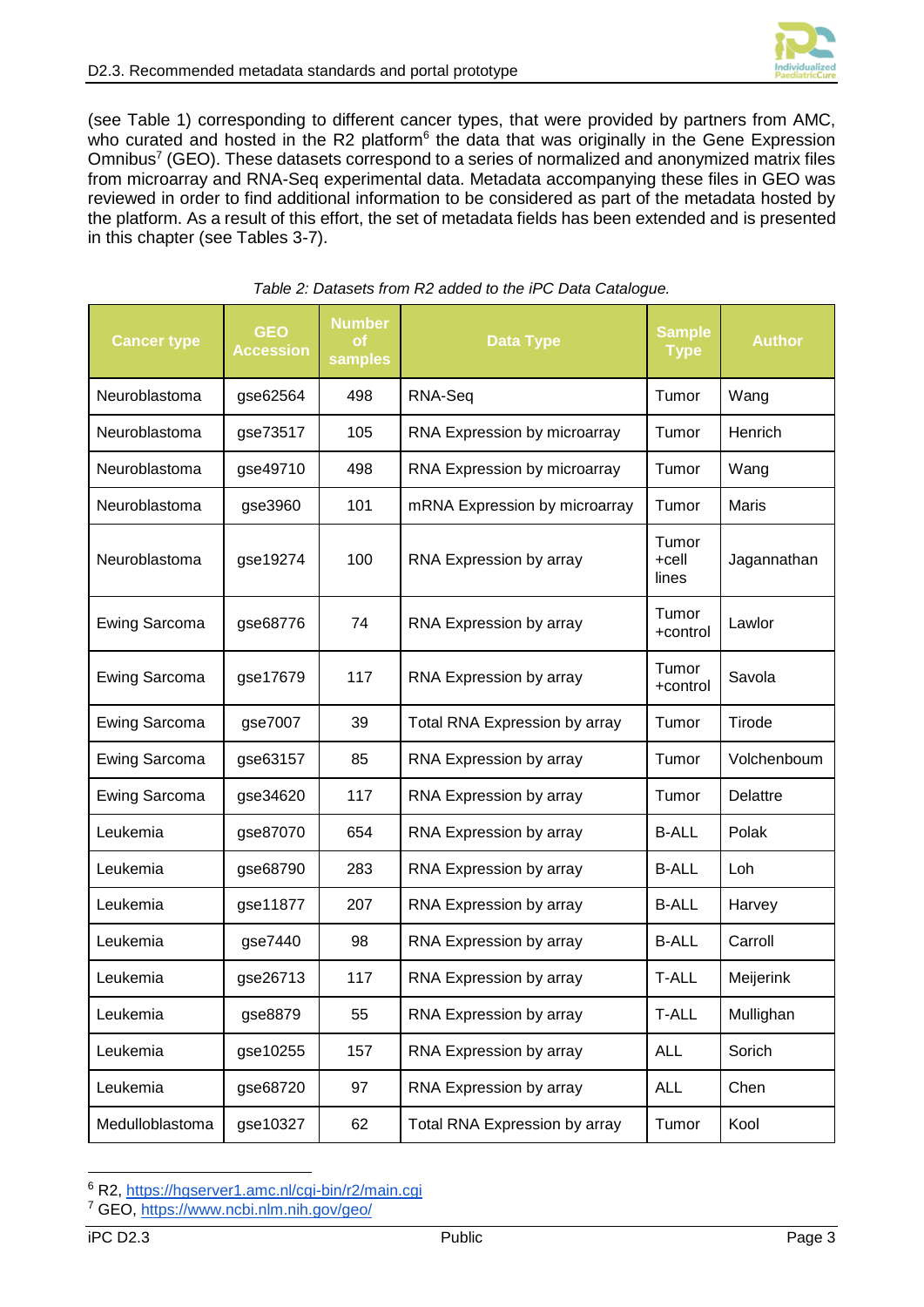

| <b>Cancer type</b> | <b>GEO</b><br><b>Accession</b> | <b>Number</b><br>of/<br>samples | <b>Data Type</b>                       |       | <b>Author</b>    |
|--------------------|--------------------------------|---------------------------------|----------------------------------------|-------|------------------|
| Medulloblastoma    | gse85217                       | 763                             | Total RNA Expression by array<br>Tumor |       | Cavalli          |
| Medulloblastoma    | gse37382                       | 285                             | Total RNA Expression by array<br>Tumor |       | <b>Northcott</b> |
| Medulloblastoma    | gse21140                       | 103                             | Total RNA Expression by array          | Tumor | Northcott        |



<span id="page-8-0"></span>*Figure 1: Informative schema showing the interrelationships between the high-level elements of the data model for the iPC platform*

The *Sample* entity in [Figure 1](#page-8-0) refers to the biological material taken from a donor with the purpose of performing a genomic analysis. It is intended to collect any relevant information related with the biospecimen from which the genomic data is generated. To this point, we identified some basic metadata based on the reviewing of reference repositories and the related metadata of the datasets collection in GEO. It is then proposed a set of fields and its suggested ontological annotation, which is presented in [Table 3.](#page-8-1) However, this metadata may be extended to contain other information such as additional descriptors, collection, handling and preparation of the samples.

<span id="page-8-1"></span>

| <b>Field</b>       | <b>Type</b> | <b>Description</b>                                                                                    | <b>Ontology</b><br>term | <b>Values</b>                                                                       | <b>Ontology</b><br>terms |
|--------------------|-------------|-------------------------------------------------------------------------------------------------------|-------------------------|-------------------------------------------------------------------------------------|--------------------------|
| Sample Id          | text        | Identifier for the sample                                                                             |                         |                                                                                     |                          |
|                    |             | Whether the sample                                                                                    |                         | normal                                                                              | <b>NCIT:C14165</b>       |
| <b>Sample Type</b> | enum        | corresponds to a tumor or to<br>a normal tissue                                                       | <b>NCIT:C70713</b>      | tumor<br>(neoplasm)                                                                 | <b>NCIT:C3262</b>        |
| Age                | number      | Age of enrollment or sample<br>acquisition, meaning the age<br>of a subject when entering a<br>study. | NCIT:C164338            | vears                                                                               |                          |
| <b>Tissue</b>      | enum        | An anatomical site from which<br>the sample was obtained.                                             | <b>NCIT:C12801</b>      |                                                                                     | SC of NCIT:C12801        |
| <b>Histology</b>   | enum        | Histological classification of<br>the sample.                                                         | <b>NCIT:C61478</b>      | SC of NCIT:C4741 for<br>tumors and SC of<br>NCIT:C12578 for normal<br>tissues $(*)$ |                          |
| <b>Files</b>       | list        | File identifiers associated with<br>the sample.                                                       |                         |                                                                                     |                          |

|  |  | Table 3: Proposed fields for the Sample entity with suggested ontology annotation. |  |
|--|--|------------------------------------------------------------------------------------|--|
|  |  |                                                                                    |  |
|  |  |                                                                                    |  |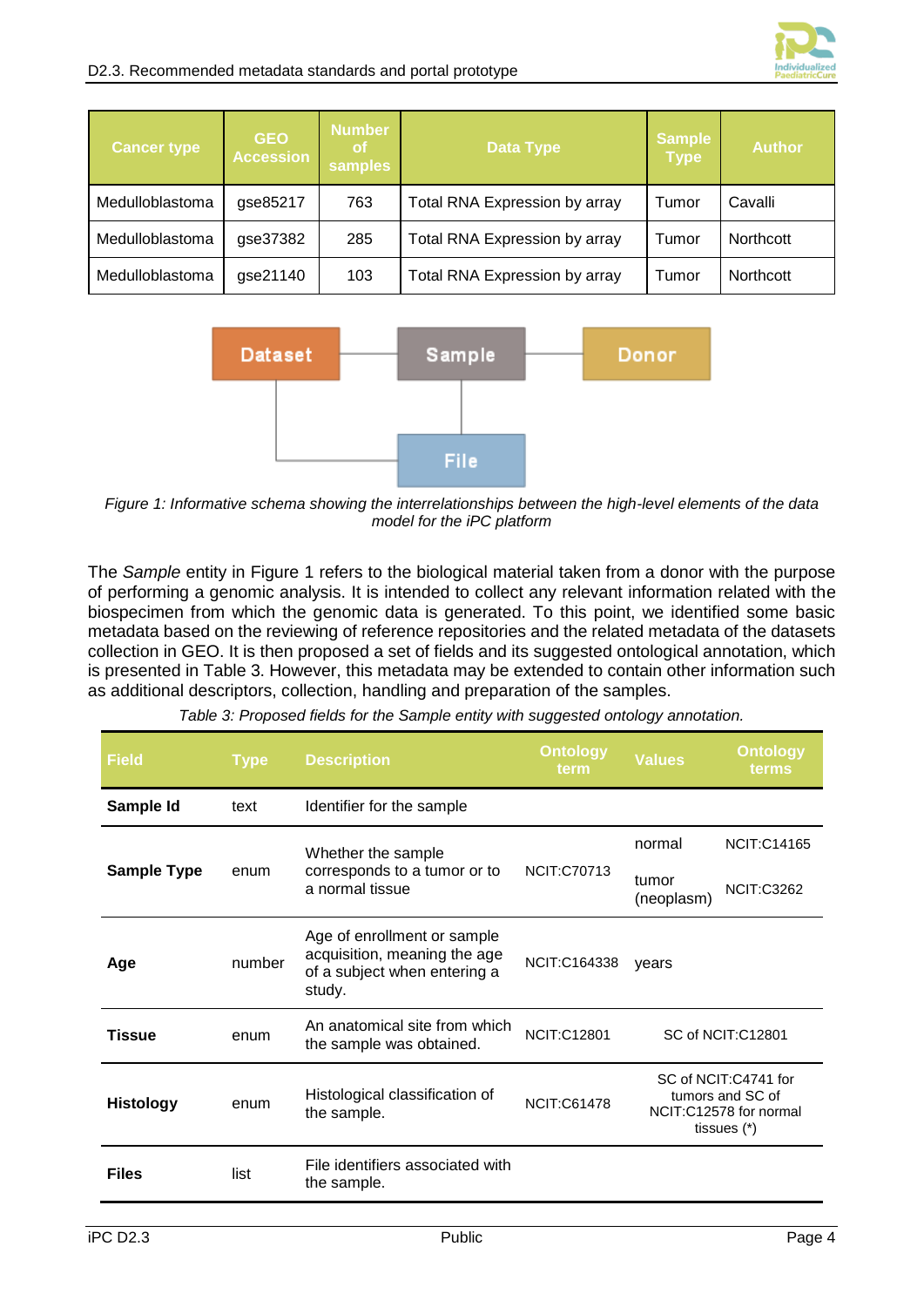Note from the interrelations shown in [Figure 1](#page-8-0) that *Sample* is a core entity that connects the *Dataset* and *Donor* metadata objects. A *Dataset* contains a set of *Samples*, which in turn, each *Sample* is associated to a specific *Donor*. Additionally, a *Sample* may have one or multiple *Files* associated.

The files themselves refer to the genomic data that is hosted within the platform. Metadata related to data files is described within the *File* entity (see [Table 4\)](#page-9-1), which contains the necessary information to describe the files located in the repository. This metadata is also intended for internal use, as the platform components will process the files depending on some of these features and will require others to enable its functionality.

<span id="page-9-1"></span>

| <b>Field</b>                  | <b>Type</b> | <b>Description</b>                                                                                                   | <b>Ontology</b><br>term              | Values              | <b>Ontology</b><br>terms |
|-------------------------------|-------------|----------------------------------------------------------------------------------------------------------------------|--------------------------------------|---------------------|--------------------------|
| File Id                       | text        | Identifier for the file                                                                                              |                                      |                     |                          |
| Data Type                     | enum        | Structural format of the data<br>carried                                                                             | <b>NCIT:C42645</b>                   |                     |                          |
| Sequencing<br><b>Platform</b> | enum        | The name of the technology<br>platform used to perform<br>nucleic acid sequencing.                                   | <b>NCIT:172274</b>                   |                     |                          |
| Sequencing<br><b>Strategy</b> | enum        | Sequencing strategy.                                                                                                 |                                      | SC of NCIT: C153598 |                          |
| <b>File Format</b>            | enum        | The format of the file.                                                                                              | <b>NCIT:C17125</b><br>2              | SC of NCIT: C171252 |                          |
| <b>Size</b>                   | number      | The size of the file.                                                                                                | <b>NCIT:C17119</b><br>$\overline{2}$ |                     |                          |
| <b>Source</b>                 | text        | Source repository where the<br>file is originally located.                                                           |                                      |                     |                          |
| <b>File External</b><br>Id    | text        | External identifier of the file.                                                                                     |                                      |                     |                          |
| MD <sub>5</sub>               | text        | MD5 checksum of the file.                                                                                            |                                      |                     |                          |
| <b>File Path</b>              | text        | The specification of a node in<br>a hierarchical file system,<br>usually specified by listing the<br>nodes top-down. | <b>NCIT:C47922</b>                   |                     |                          |

*Table 4: Proposed fields for the File entity with suggested ontology annotation. Terms marked with (\*) may differ depending on the cancer type; SC=Subclass.*

### <span id="page-9-0"></span>**2.1. Dataset-centric data model**

The most direct way to represent currently available data is in the form of datasets, since this is the most common way to share anonymised data. The metadata contained within the *Dataset* object (see [Table 5\)](#page-10-1) will describe features and conditions that are relevant for understanding how the experiment was performed in terms of experiment design and analysis to obtain the sample data files that are contained within the datasets. The *Dataset* metadata object also represents the series matrix files obtained after the normalisation of a set of samples.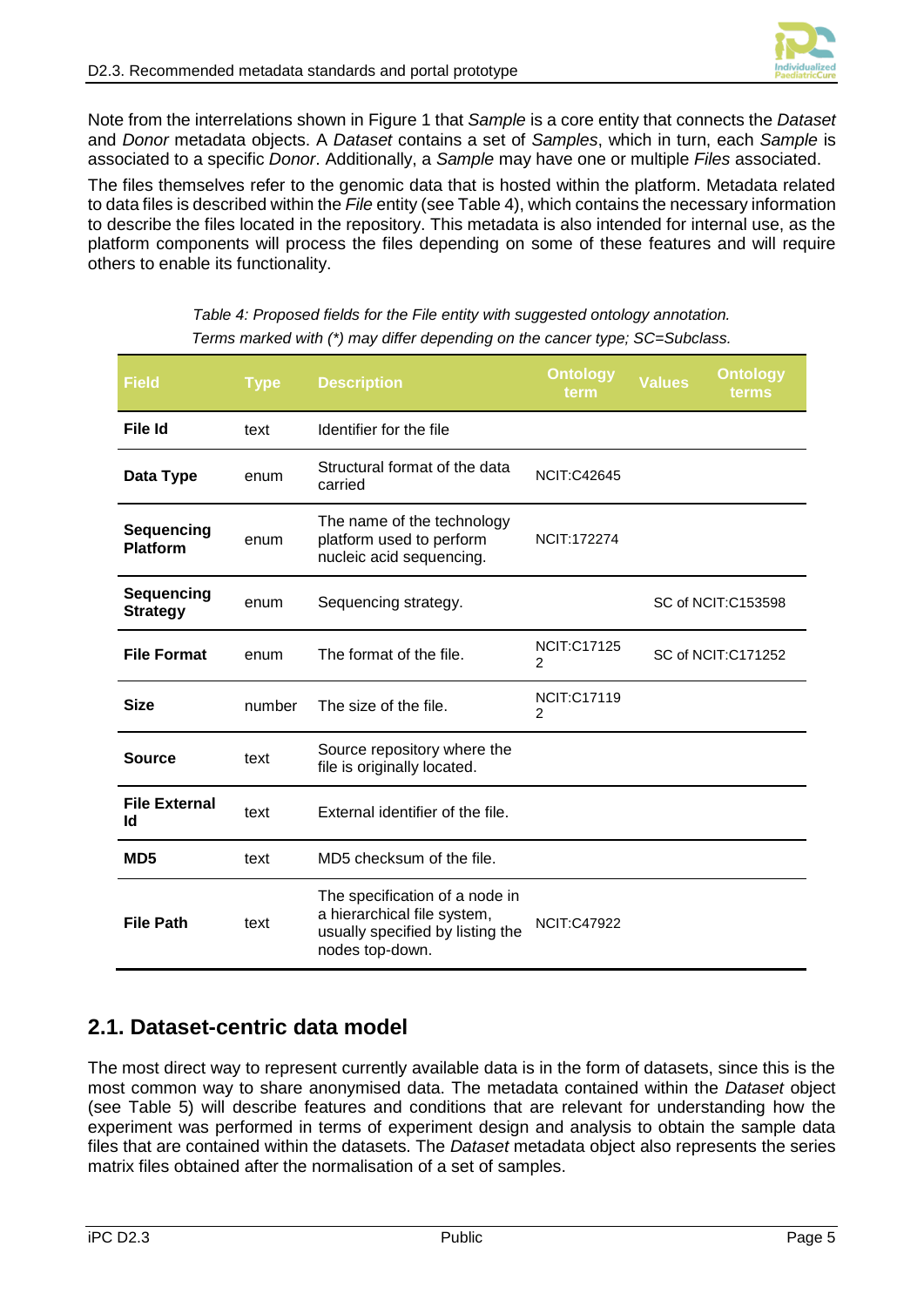

<span id="page-10-1"></span>

| Field                                                                                                  | <b>Type</b> | <b>Description</b>                                                                         | <b>Values</b>   |
|--------------------------------------------------------------------------------------------------------|-------------|--------------------------------------------------------------------------------------------|-----------------|
| Dataset Id                                                                                             | text        | Identifier for the dataset                                                                 |                 |
| <b>Series Title</b>                                                                                    | text        | Official descriptive name of the series matrix.                                            |                 |
| <b>Cancer Type</b>                                                                                     | enum        | The type of cancer object of the study from<br>which the dataset was obtained.             |                 |
|                                                                                                        |             |                                                                                            | Tumor           |
| Category                                                                                               | enum        | Whether the dataset contains normal, control<br>samples or both.                           | Control         |
|                                                                                                        |             |                                                                                            | Tumor + Control |
| Number of samples contained within the<br><b>Number Of Samples</b><br>number<br>dataset.               |             |                                                                                            |                 |
| <b>Normalization</b>                                                                                   | text        | Normalization algorithm applied to obtain the<br>series matrix.                            |                 |
| <b>Author</b>                                                                                          | text        | Individual, group, or organization primarily<br>responsible for the content of the dataset |                 |
| Date on which the dataset is due to become<br><b>Release Date</b><br>date<br>available for the public. |             |                                                                                            |                 |
| <b>Samples</b>                                                                                         | list        | Sample identifiers associated with the dataset                                             |                 |
| <b>Files</b>                                                                                           | list        | File identifiers associated with the dataset.                                              |                 |

#### *Table 5: Proposed fields for the Dataset entity.*

### <span id="page-10-0"></span>**2.2. Patient-centric data model**

The metadata of the patient-centric data model is intended to describe phenotypic and clinical information related to the subject to whom each sample corresponds, and is represented within the *Donor* object. Being able to select sample files according to patient characteristics is crucial to address most of the questions and applications stated within the project, such as response prediction to therapies to provide personalized treatments. In this sense, defining a standard based on the consensus of the expected and existing information, having in count the needs of the platform users, will be key to its usefulness.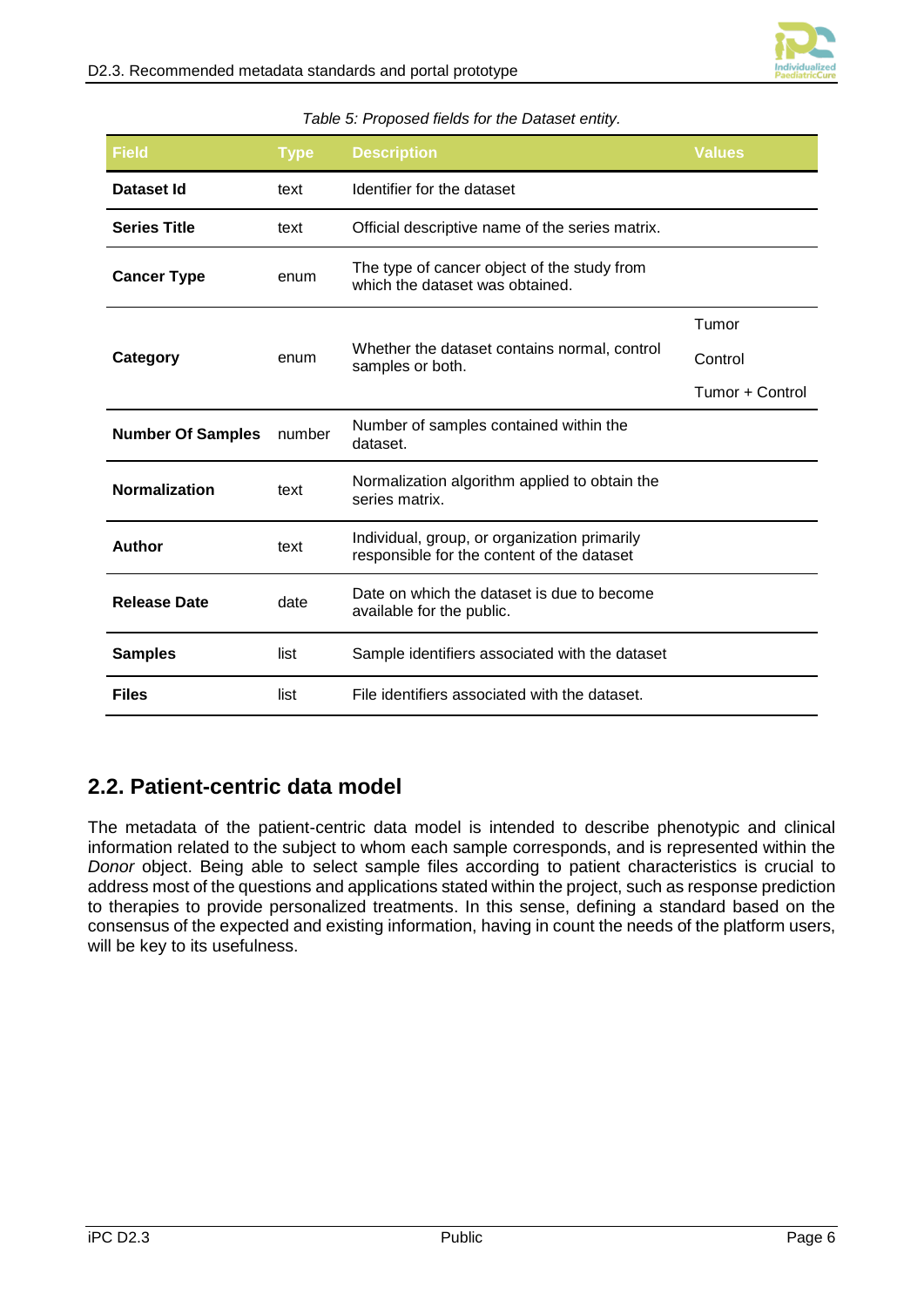

*Table 6: Proposed fields for the Donor entity with suggested ontology annotation. Terms marked with (\*) may differ depending on the cancer type; SC=Subclass.*

<span id="page-11-1"></span>

| Field                                  | <b>Type</b> | <b>Ontology</b><br><b>Description</b><br>term                                                                                        |                     | <b>Values</b>                        | <b>Ontology</b><br>terms |
|----------------------------------------|-------------|--------------------------------------------------------------------------------------------------------------------------------------|---------------------|--------------------------------------|--------------------------|
| Donor Id                               | text        | Identifier for the donor                                                                                                             |                     |                                      |                          |
|                                        |             |                                                                                                                                      |                     | male                                 | <b>NCIT:C20197</b>       |
| <b>Sex</b>                             | enum        | Biological sex of the donor                                                                                                          | <b>NCIT:C28421</b>  | female                               | <b>NCIT:C16576</b>       |
|                                        |             |                                                                                                                                      |                     | unknown                              | <b>NCIT:C17998</b>       |
| <b>Diagnosis</b>                       | enum        | General term for detecting<br>and classifying cancer in<br>patients.                                                                 | <b>NCIT:C16213</b>  | SC of<br><b>NCIT:C48233</b>          |                          |
| Age At<br><b>Diagnosis</b>             | number      | The age of an individual at<br>the time of initial pathologic<br>diagnosis.                                                          | NCIT:C156420        | years                                |                          |
| <b>Disease Stage</b>                   | text        | An adjectival term that can<br>specify or describe a<br>disease stage.                                                               | <b>NCIT:C28108</b>  | SC of<br><b>NCIT:C48698</b><br>$(*)$ |                          |
|                                        | enum        | The state or condition of<br>being living or deceased;<br>also includes the case<br>where the vital status is<br>unknown.            | <b>NCIT:C25717</b>  | dead                                 | <b>NCIT:C28554</b>       |
| <b>Vital Status</b>                    |             |                                                                                                                                      |                     | alive                                | <b>NCIT:C37987</b>       |
|                                        |             |                                                                                                                                      |                     | unknown                              | <b>NCIT:C17998</b>       |
| <b>Overall Survival</b><br><b>Time</b> | number      | Measure of time until the<br>donor is deceased.                                                                                      | <b>NCIT:C125201</b> |                                      |                          |
| <b>Event Free</b><br><b>Survival</b>   | number      | The length of time after<br>treatment during which a<br>patient survives with no sign<br>of a particular complication<br>of disease. | <b>NCIT:C125201</b> |                                      |                          |
| <b>Samples</b>                         | list        | Sample identifiers<br>associated with the donor.                                                                                     |                     |                                      |                          |

### <span id="page-11-0"></span>**2.3. Metadata related to specific cancer types**

Although there is general phenotypic and clinical information that is significant for conducting biomedical research of any kind, the study of specific cancers equally relies on distinctive characteristics and biomarkers related to each tumor type. For this matter, we note the importance of identifying specific metadata that is relevant for each type of paediatric cancer considered in the iPC project. It is important to remark that some of the metadata content may also differ in terminology depending on the cancer type to which the *Sample* or the *Donor* is related. However, these aspects will require to be discussed with the rest of the partners.

Due to the lack of practical data to work with, we aimed to determine a set of tumor-specific metadata for each type of cancer by using public information of the series matrices available in GEO corresponding to the datasets in [Table 1.](#page-6-1) The resulting initial proposal is shown in [Table 7.](#page-12-0)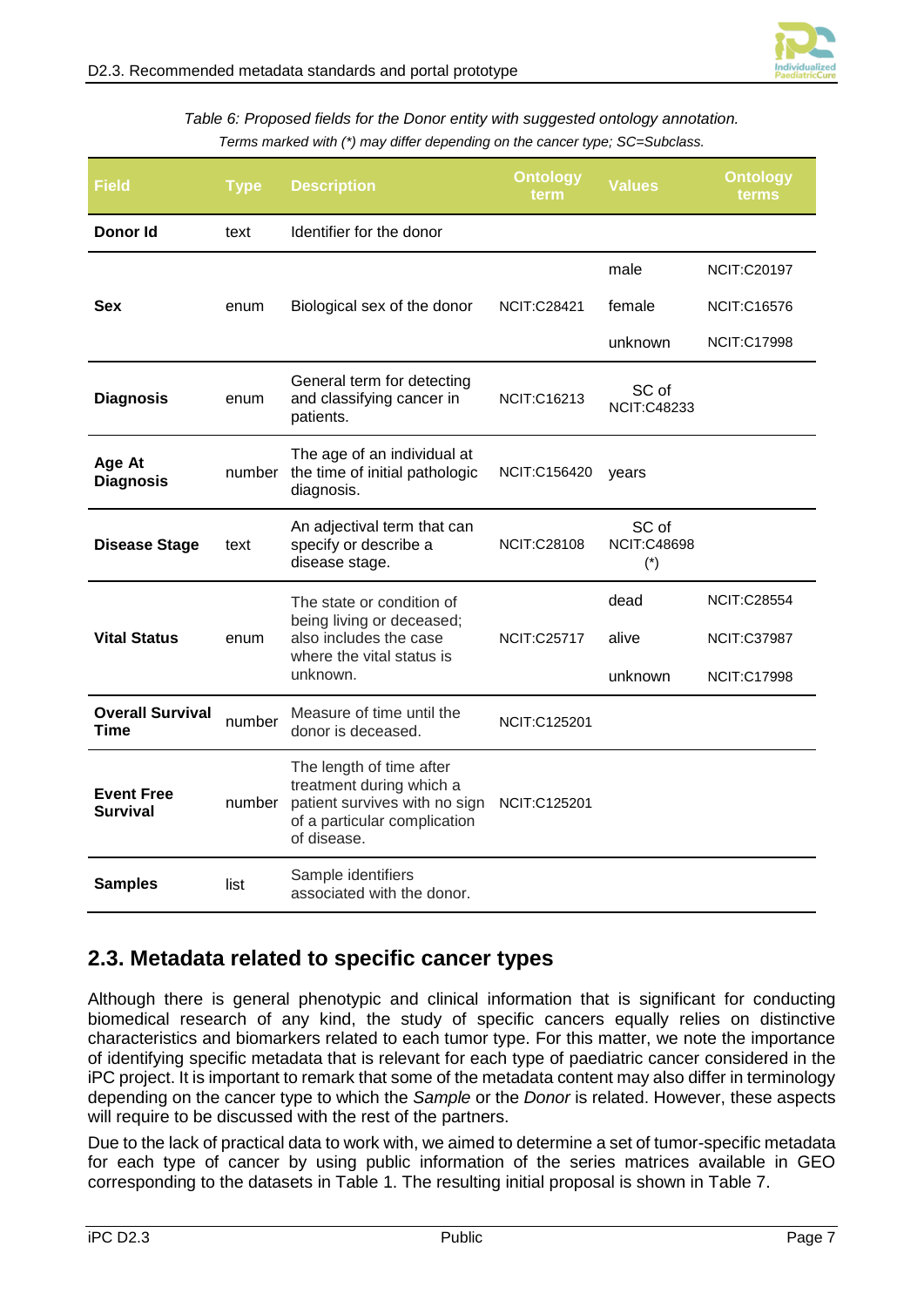

<span id="page-12-0"></span>

| <b>Field</b>                         | <b>Type</b> | <b>Description</b>                                                                                                                                                                                                                     | <b>Ontology</b><br>term | <b>Values</b>                                  | <b>Ontology</b><br>terms                                                          |  |
|--------------------------------------|-------------|----------------------------------------------------------------------------------------------------------------------------------------------------------------------------------------------------------------------------------------|-------------------------|------------------------------------------------|-----------------------------------------------------------------------------------|--|
| <b>Neuroblastoma</b>                 |             |                                                                                                                                                                                                                                        |                         |                                                |                                                                                   |  |
| <b>MYCN Status</b>                   | enum        | Result of the laboratory test to<br>determine if the diagnosed tumor<br>is found to present MYCN gene<br>amplification, in which case the<br>tumor is more likely to spread in<br>the body and less likely to respond<br>to treatment. |                         | Amplified<br>Non-Amplified                     | NCIT:C116945                                                                      |  |
|                                      |             |                                                                                                                                                                                                                                        |                         | Low                                            |                                                                                   |  |
| <b>Risk</b><br><b>Classification</b> | enum        | A classification system developed<br>to establish a consensus approach<br>for pretreatment risk stratification<br>of neuroblastomas.                                                                                                   | NCIT:C102563            | Intermediate<br>High                           | NCIT:C150281                                                                      |  |
| Leukemia                             |             |                                                                                                                                                                                                                                        |                         |                                                |                                                                                   |  |
| <b>Subtype</b>                       | enum        | Subtype characterization of Acute<br>Leukemia                                                                                                                                                                                          |                         | <b>ALL</b>                                     | <b>NCIT:C3167</b>                                                                 |  |
|                                      |             |                                                                                                                                                                                                                                        |                         | AML                                            | NCIT:C3171                                                                        |  |
|                                      |             |                                                                                                                                                                                                                                        |                         | Other                                          |                                                                                   |  |
| <b>White Blood</b><br><b>Cells</b>   | numbe<br>r  | White Blood Cells count                                                                                                                                                                                                                |                         | mcL                                            |                                                                                   |  |
| <b>Medulloblastoma</b>               |             |                                                                                                                                                                                                                                        |                         |                                                |                                                                                   |  |
| <b>Subtype</b>                       | enum        | Subtype characterization of<br>Medulloblastoma                                                                                                                                                                                         |                         | <b>WNT</b><br><b>SHH</b><br>Group 3<br>Group 4 | NCIT:C129440<br><b>NCIT:C129441</b><br><b>NCIT:C129445</b><br><b>NCIT:C129446</b> |  |
| Hepatoblastoma                       |             |                                                                                                                                                                                                                                        |                         |                                                |                                                                                   |  |
| <b>Vena Cava</b><br>Invasion         | yes/no      | Whether there is an Hepatic<br>Vein/Inferior Vena Cava Thrombus<br>discovered by Imaging                                                                                                                                               |                         |                                                |                                                                                   |  |
| <b>Blood</b><br><b>Transfusion</b>   | yes/no      | Whether the patient has received<br>an injection of whole blood or a<br>blood component directly into the<br>bloodstream.                                                                                                              | <b>NCIT:C15192</b>      |                                                |                                                                                   |  |
| <b>Focality</b>                      | enum        | The characterization of the<br>location of the tumor.                                                                                                                                                                                  | <b>NCIT:C157425</b>     | Solitary<br>Multifocal                         |                                                                                   |  |

### *Table 7: Cancer-specific proposed fields with suggested ontology annotations.*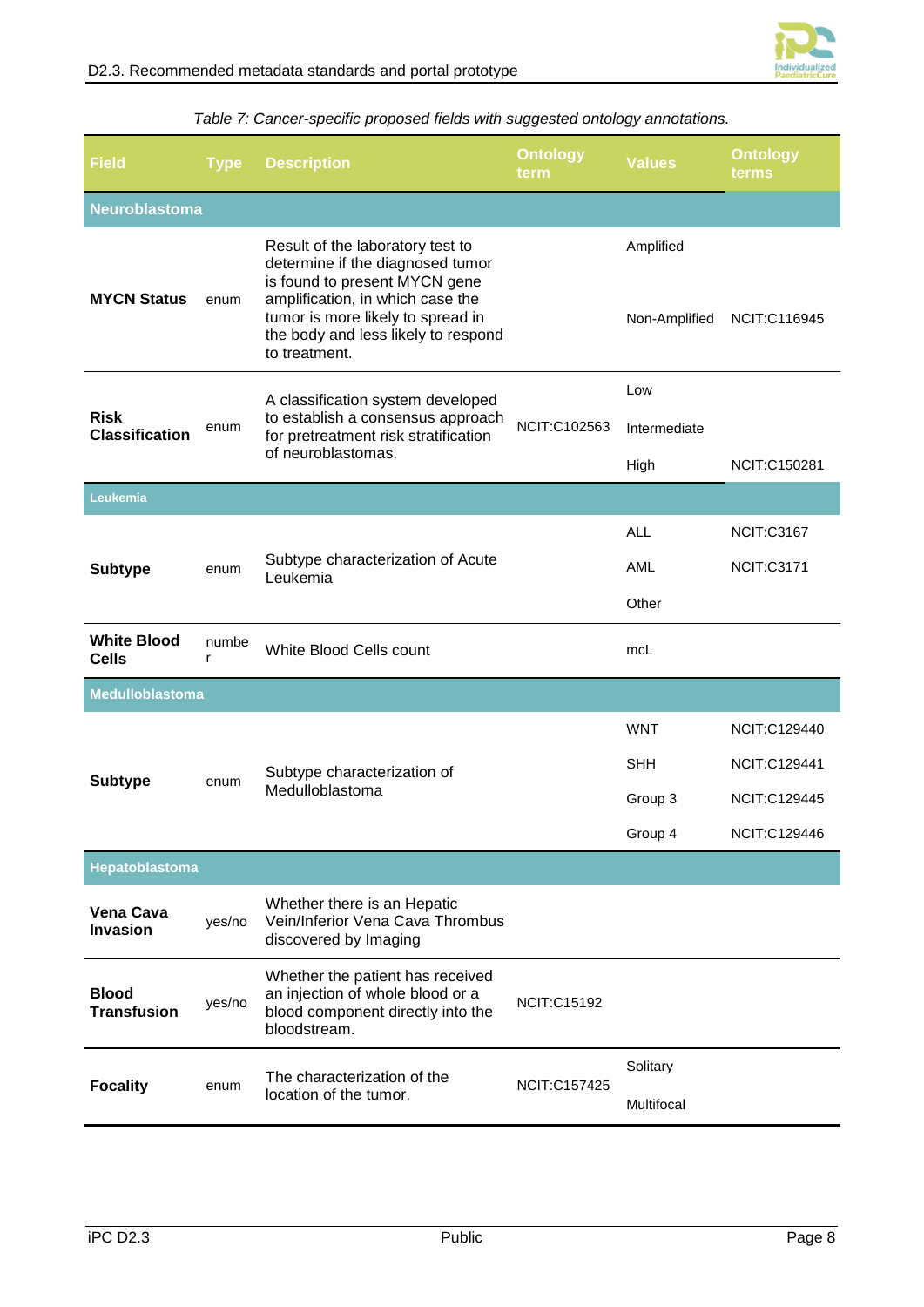

## <span id="page-13-0"></span>**Chapter 3 Metadata standards**

There are several aspects from both a technical and scientific perspective that need to be considered for the development of the iPC Central Computational and Data platform. The first requirements, which are independent of the specific purpose and content of the matadata, consist in methodologies to manage authentication, roles and access rights from users, as well as restrictions of data usage, file format standards and conceptual structure of the scientific metadata registry. The second are focused on methodologies to standardize experimental, phenotypic and clinical metadata associated to the data stored within the file repository of the iPC platform, which involve the usage of controlled vocabularies. Both types of specifications establish the foundations of data interoperability that, in this case, will allow exchanging and reusing research data in the context of paediatric cancer through the integration of metadata standards.

### <span id="page-13-1"></span>**3.1. Technical standards**

Data Use Ontology (DUO) is a GA4GH technical standard that provides **ontological terms** such as data use restrictions, geographic restrictions or intended research use. These terms can be used as a metadata associated with datasets in order to implement data access policies via matching data access restrictions with researchers' consents. For instance, a dataset may be annotated to be for "genetic studies only".

The ISO/IEC-11179 is an international metadata registries standard supported by the International Standards Organization (ISO) and the International Electrotechnical Commission (IEC) that establishes guidelines on the standardization, representation and registration of metadata within registries that gather metadata from different sources, in order to make the data understandable and shareable. It prescribes a **conceptual model** for structuring descriptive metadata and defining how the metadata is shared, but is not intended to offer specific guidelines for the physical implementation of a metadata registry [1].

Schema.org<sup>8</sup> is a structured data vocabulary developed and maintained within a collaborative community for enriching Internet content with metadata. It defines entities, actions and relationships that can be used with different encodings, such as JSON-LD. Bioschemas<sup>9</sup> uses the Schema framework by extending its features and reusing existing standards in the Life Science community in order to address the specific needs in the field, making data Findable through search engines based on the structured information contained as metadata, and therefore improving the Reusability of the data (see FAIR Principles [2]).

### <span id="page-13-2"></span>**3.2. Specific standards for cancer and genomics research**

There are also important considerations in order to implement and extend the data models proposed in the previous chapter, which involve optimizing the degree of standardization of both genomic data and clinical and phenotypical metadata associated.

Concerning genomic data, there are a number of conventions for describing roles and locations of higher order sequences of genomic domains and elements, such as those proposed by the International Nucleotide Sequence Database Collaboration (INSDC), a collaborative effort between the DNA Data Bank of Japan (DDBJ), the European Bioinformatics Institute (EMBL-EBI) and the European Nucleotide Archive (ENA) and the GenBank as a part of the National Center for Biotechnology Information (NCBI) of United States<sup>10</sup>. The Sequence Read Archive (SRA) XML Schemas that describe metadata and handles submissions and downloads in the SRA repository

<sup>8</sup> Schema.org,<https://schema.org/>

<sup>9</sup> Bioschemas.org,<https://bioschemas.org/>

<sup>&</sup>lt;sup>10</sup> The INSDC Feature Table Definition,<http://www.insdc.org/documents/feature-table>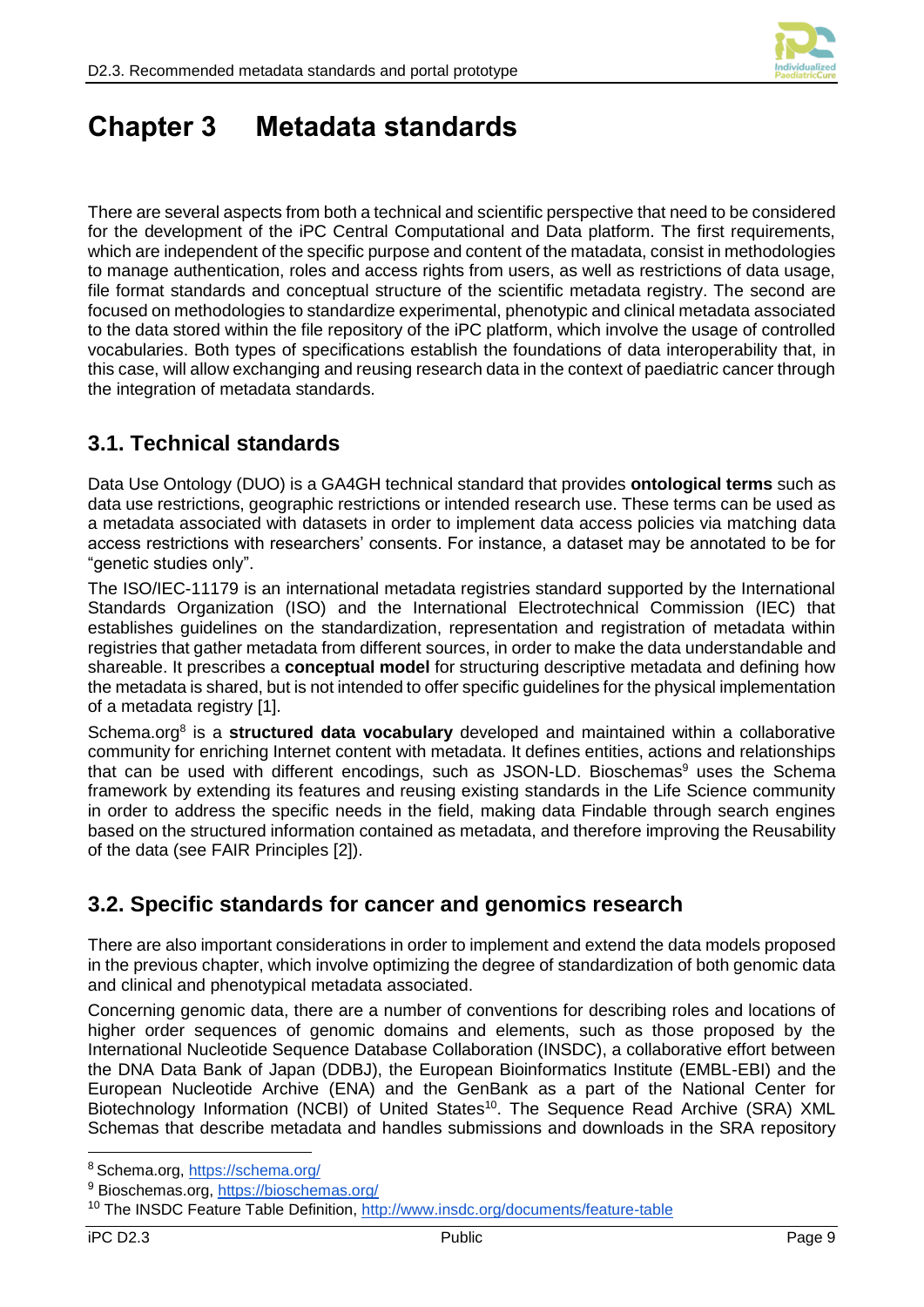

was developed in collaboration with the INSDC and also serves as a base for the International Human Epigenome Consortium<sup>11</sup> (IHEC) Metadata Specification that defines metadata standards oriented to the purposes of the NIH (National Institutes of Health of the United States) Roadmap Epigenomics Project.

The Phenopacket Schema<sup>12</sup> is being developed under one of the initiatives of the Global Alliance for Genomics and Health (GA4GH), whose objectives rely on the standardization of genomic data for enhancing its exchangeability and interoperability in biomedical research. Phenopackets serves as an open standard for capturing and sharing clinical and phenotypic information between information systems, based on data concept definitions and a standardized information model. In detail, Phenopackets define requirement levels for metadata concepts and contents are supported by the use of ontologies, presenting a complex schema with the ability to be adapted to various applications, including cancer research. Phenopacket building blocks cover several fields such as those proposed in the previous chapter and more, allowing the flexibility needed for the aims projected in the iPC platform. The schema is interoperable with other standards such as the ISO TC215 committee and the HL7 Fast Healthcare Interoperability Resources Specification (FHIR). Moreover, Phenopackets is in process to be implemented for the clinical and phenotypical data submission in EGA.

With the purpose of standardizing contents of the metadata, there are available multiple biomedical controlled vocabularies such as the Medical Subject Headings (MeSH), Logical Observations, Identifiers, Names and Codes (LOINC), the Systematic Nomenclature of Medicine (SNOMED), the Gene Ontology (GO) and the NCIt ontology. The most relevant standardized ontologies oriented to cancer research are brought together in the Unified Medical Language System (UMLS) of the National Library of Medicine in United States (NLM) and can also be found in biomedical ontology repositories such as BioPortal and the Ontology Lookup Service (OLS). As noted in the previous chapter, most of the terms included in the data model were mapped to NCIt ontology. However, the use of other ontologies with broader terminology as those mentioned should also be considered, since the purpose of this effort is to establish the most standardized vocabulary possible to facilitate the interoperability of the metadata. In this regard, the use of cross-reference tools for ontologies, such as the EMBL-EBI Ontology Xref Service<sup>13</sup> (OxO) in OLS, may result in a great advantage for exchanging terms with equivalent meanings [3].

<sup>-</sup><sup>11</sup> IHEC, <https://github.com/IHEC/ihec-ecosystems>

<sup>12</sup> Phenopackets,<http://phenopackets.org/>

<sup>13</sup> Ontology Xref Service,<https://www.ebi.ac.uk/spot/oxo/>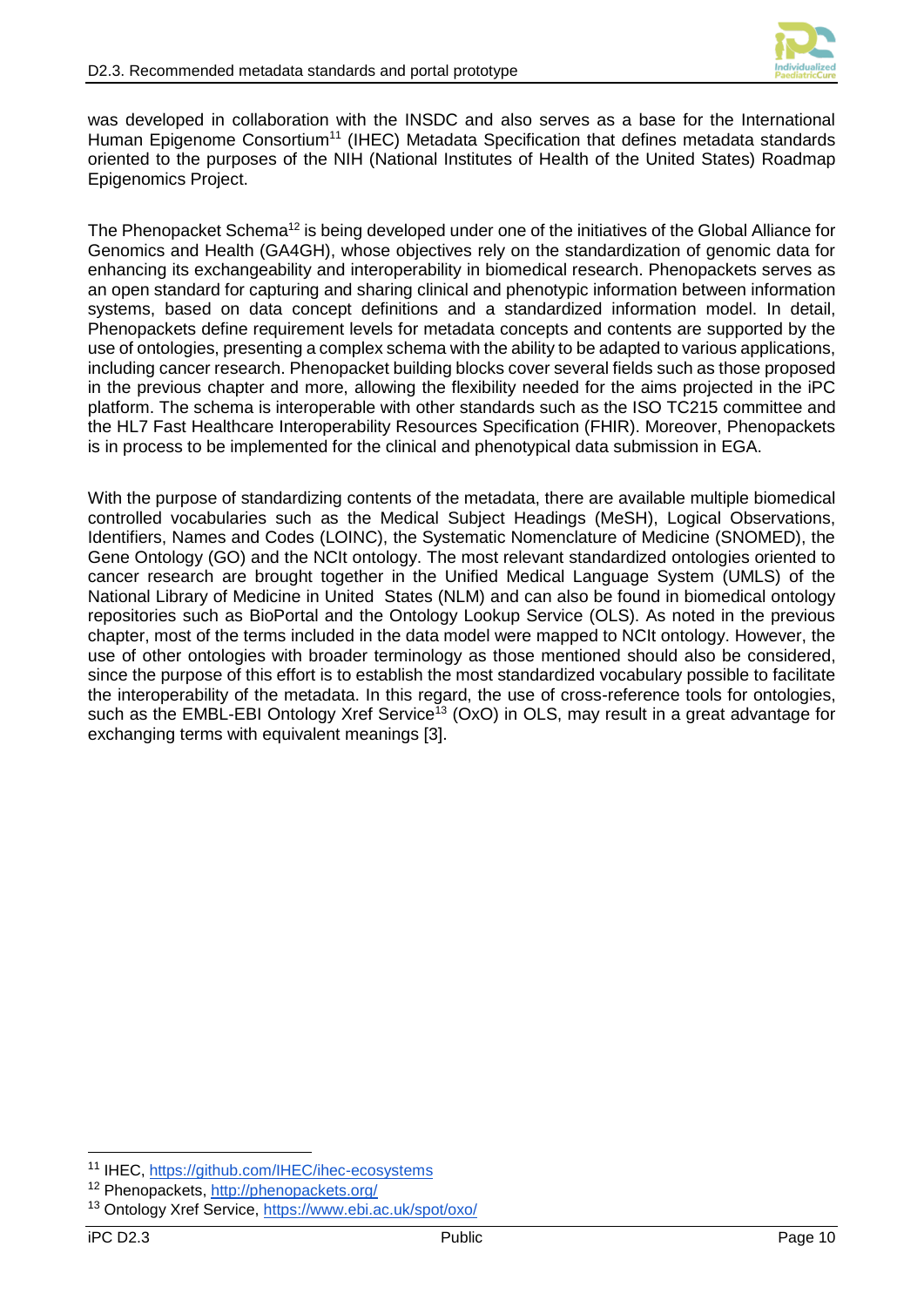

## <span id="page-15-0"></span>**Chapter 4 Portal prototype**

### <span id="page-15-1"></span>**4.1. iPC Catalogue portal overview**

The initial infrastructure framework was already discussed on [D2.2.](https://ipc-project.eu/wp-content/uploads/2021/01/iPC-D2.2-PU-M22.pdf) Since then, several improvements have been made to the platform at a technical level. Such enhancements fundamentally aimed at achieving better reproducibility, scalability, and also, improving the user interfaces. On the other hand, new datasets have been added to the iPC platform data storage system based on Nextcloud**<sup>14</sup>** , which are available on the iPC Catalogue (see 4.2. Section).

Some of the improvements are listed below:

#### ● **Catalogue deployment and development**

The whole set of the data catalogue components run with the Docker**<sup>15</sup>** technology, which greatly improves the project's portability and reproducibility. The catalogue portal now runs as a submodule of the entire project, easing the testing of the different Arranger releases, while ensuring the catalogue's repository integrity.

#### ● **User interfaces**

The data catalogue portal technology stack has been extended by the implementation of modern web technologies, such as Redux<sup>16</sup> and SASS<sup>17</sup>. These will significantly improve the code readability and scalability.

#### **Hardware**

Resources have also been increased for a better user experience on the iPC Catalogue portal.

#### **New features**

- ❖ Authorization layer based on roles.
- ❖ Admin section: Dedicated view for users with an admin role.
- ❖ Data Management section: More intuitive user interfaces, download CSV functionality, …
- ❖ Several bugs have been fixed.

### <span id="page-15-2"></span>**4.2. Meta(data) included in the iPC catalogue**

Since the first release of the iPC Computational Platform (D2.2), new datasets have been added to the catalogue [\(https://catalogue.ipc-project.bsc.es/\)](https://catalogue.ipc-project.bsc.es/). Here below is shown a list of relevant datasets currently indexed to the iPC Catalogue:

### *A. Data from the R2 platform (AMC)*

<span id="page-15-3"></span>BSC in collaboration with different institutions (AMC, CURIE) have chosen a small group of datasets to be incorporated to the iPC Data Catalogue, that comprises several cancer-types (see Section 2. Table 2). In total 22 expression matrices have been added to the iPC catalogue, which are already available for their analysis on the Virtual Research Environment.

### *B. Data from the OpenPBTA project (CHOP)*

<span id="page-15-4"></span>Clinical metadata from 950 participants were added as part of the D2.2. demonstrator. Additionally, two expression matrices have been added to the platform that encloses all the OpenPBTA participants. The aforementioned matrices are stored at Nextcloud, and therefore, accessible for their analysis on the Virtual Research Environment.

<sup>14</sup> Nextcloud, [https://data.ipc-project.bsc.es](https://data.ipc-project.bsc.es/)

<sup>15</sup> Docker,<https://www.docker.com/>

<sup>16</sup> Redux,<https://redux.js.org/>

<sup>17</sup> SASS,<https://sass-lang.com/guide>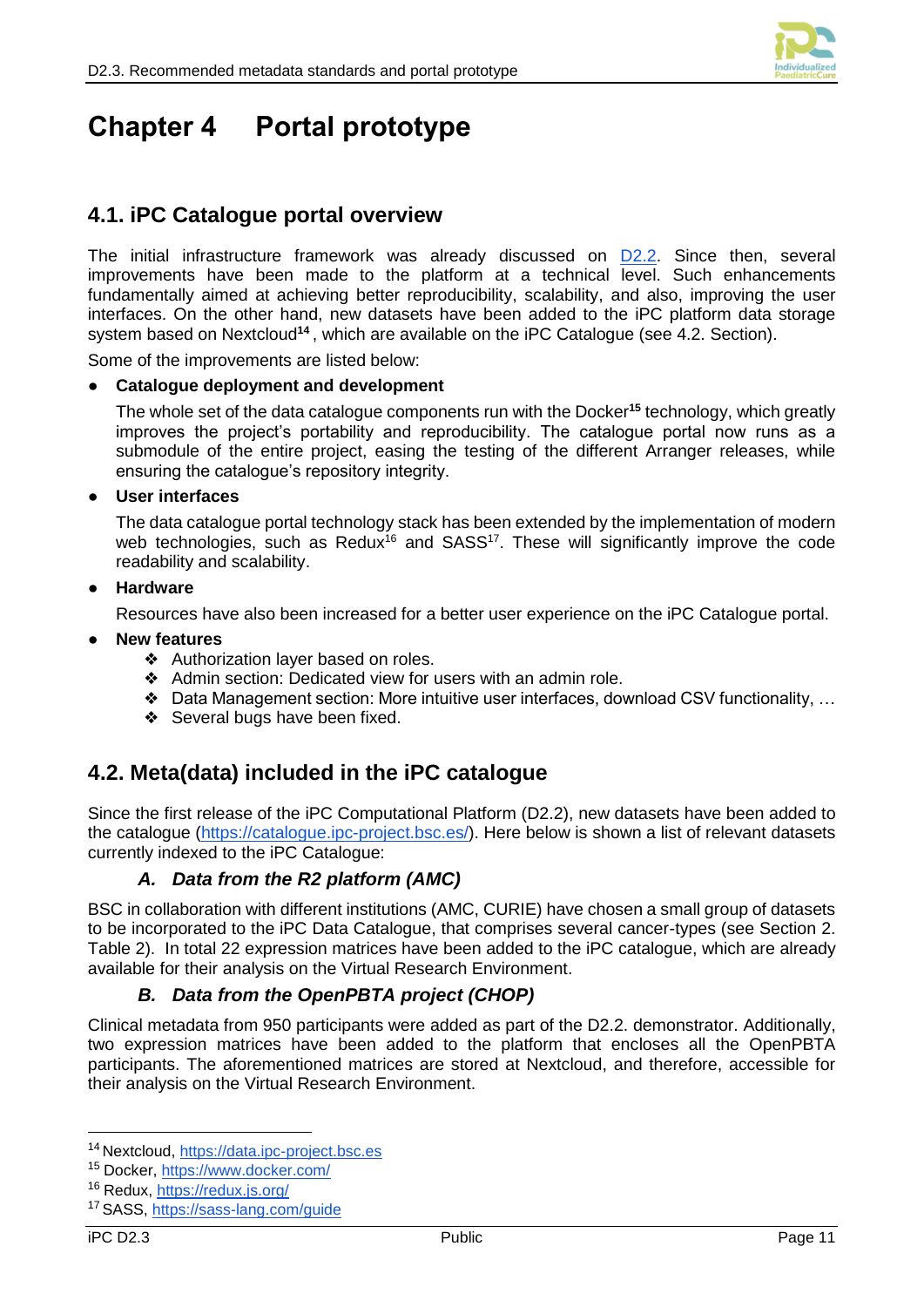

## <span id="page-16-0"></span>**Chapter 5 Future developments**

We envision a platform where end-users (researchers) will be able to visualize, filter, and select datasets from the iPC Catalogue portal, and perform their analysis from the Virtual Research Environment and/or Cavatica platforms. Moreover, users will be able to request access for protected datasets indexed to the iPC Catalogue, in a very intuitive and simple way. For achieving this objective, the current platform architecture has to be further developed for handling private datasets permissions appropriately. In this regard, there are some improvements planned for the iPC Computational Platform [\(Figure 2\)](#page-16-1). This task will require the deployment of new services on the iPC Computational framework, such as the Permissions API, which will register user permissions over private datasets. This component will be highly dependent on the Data Access Portal, which will handle data access requests from iPC users, and dispatch them to the proper Data Access Committee, that will validate users requests [\(Figure 3\)](#page-17-0). Eventually, dataset permissions will flow from the Data Access portal to the Permissions API transparently.

This task will require collaboration between different partners - Task 2.3 (XLAB as leader and BSC) - to detail the use cases, define the workflow specifications, and implement the services.



*Figure 2: Tentative proposal for the data access management on the iPC Computational Platform.* 

<span id="page-16-1"></span>*After dataset/s selection, a request is made from the iPC Catalogue portal to the Permissions API for checking user's data permissions (1.). In case the user does not have access to the selected dataset/s, then, data access requests can be triggered from the Catalogue Portal to the Data Access Portal (2.), that will deliver such request/s to the proper Data Access Committee (DAC). After DAC approval (3.), the user will be able to access these datasets from the analysis platforms, that will check user's data permissions (4.), retrieve metadata from the Outbox API (5.), and import primary data from Nextcloud data storage system to the user workspace (6.).*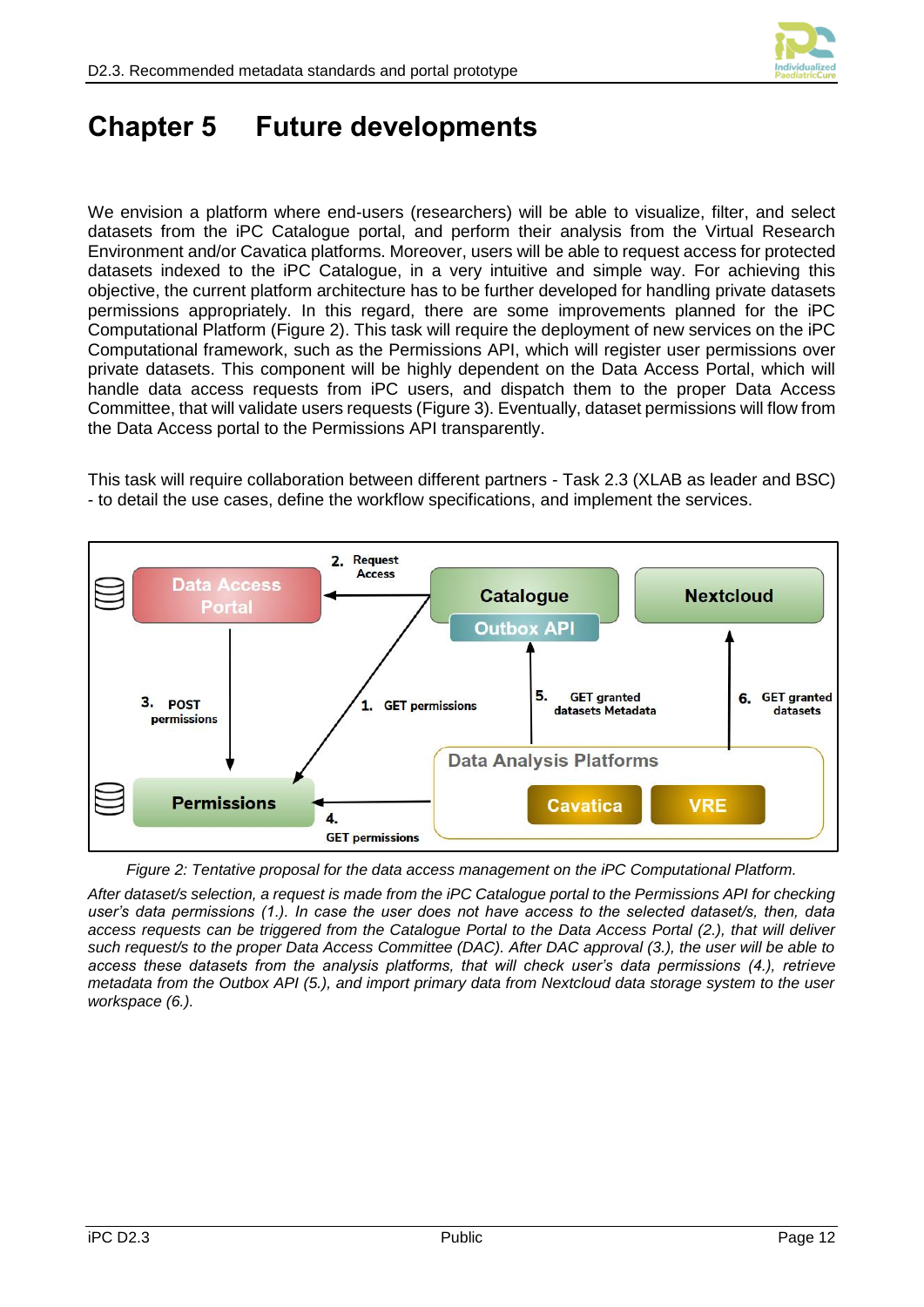



<span id="page-17-0"></span>*Figure 3: Overview of the data access management use cases (left) and workflow (right) managed through the DAC Portal.* 

*The DAC Portal will offer a simple interface for (1) the iPC users to issue requests to access private datasets and (2) the DAC members (and data owners) to review the requests, manage further communication with the iPC users about the requests, if needed, and, finally, approve or reject the requests.*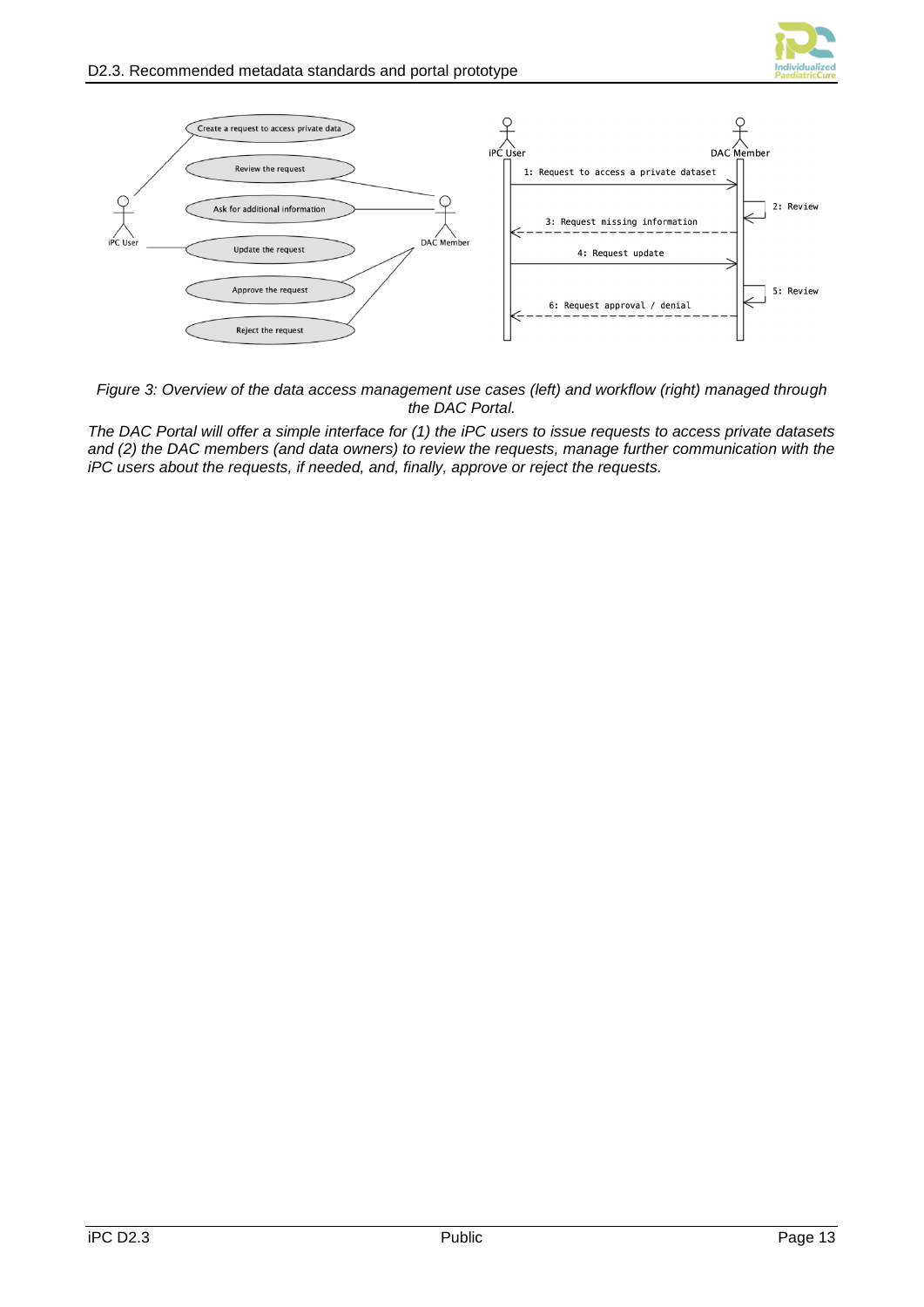

# <span id="page-18-0"></span>**List of abbreviations**

| <b>Abbreviation</b> | <b>Translation</b>                                                          |  |
|---------------------|-----------------------------------------------------------------------------|--|
| <b>AMC</b>          | Academic Medical Center (Amsterdam)                                         |  |
| <b>ARGO</b>         | Accelerating Research in Genomic Oncology                                   |  |
| <b>BSC</b>          | <b>Barcelona Supercomputing Center</b>                                      |  |
| <b>CURIE</b>        | Curie Institute (Paris)                                                     |  |
| <b>CHOP</b>         | Children's Hospital of Philadelphia                                         |  |
| DA                  | Data Access                                                                 |  |
| <b>DUO</b>          | Data Use Ontology                                                           |  |
| EBI                 | The European Bioinformatics Institute                                       |  |
| <b>EFO</b>          | <b>Experimental Factor Ontology</b>                                         |  |
| EGA                 | European Genome-phenome Archive                                             |  |
| <b>GEO</b>          | The Gene Expression Omnibus database                                        |  |
| <b>ICGC</b>         | International Cancer Genome Consortium                                      |  |
| iPC                 | individualized Paediatric Cure                                              |  |
| <b>MVP</b>          | Minimum Viable Product                                                      |  |
| <b>NCI</b>          | National Cancer Institute (United States)                                   |  |
| <b>NCIT</b>         | <b>National Cancer Institute Thesaurus</b>                                  |  |
| R <sub>2</sub>      | Genomics Analysis and Visualization Platform by the Academic Medical Center |  |
| <b>XLAB</b>         | <b>XLAB - Innovative IT solutions</b>                                       |  |